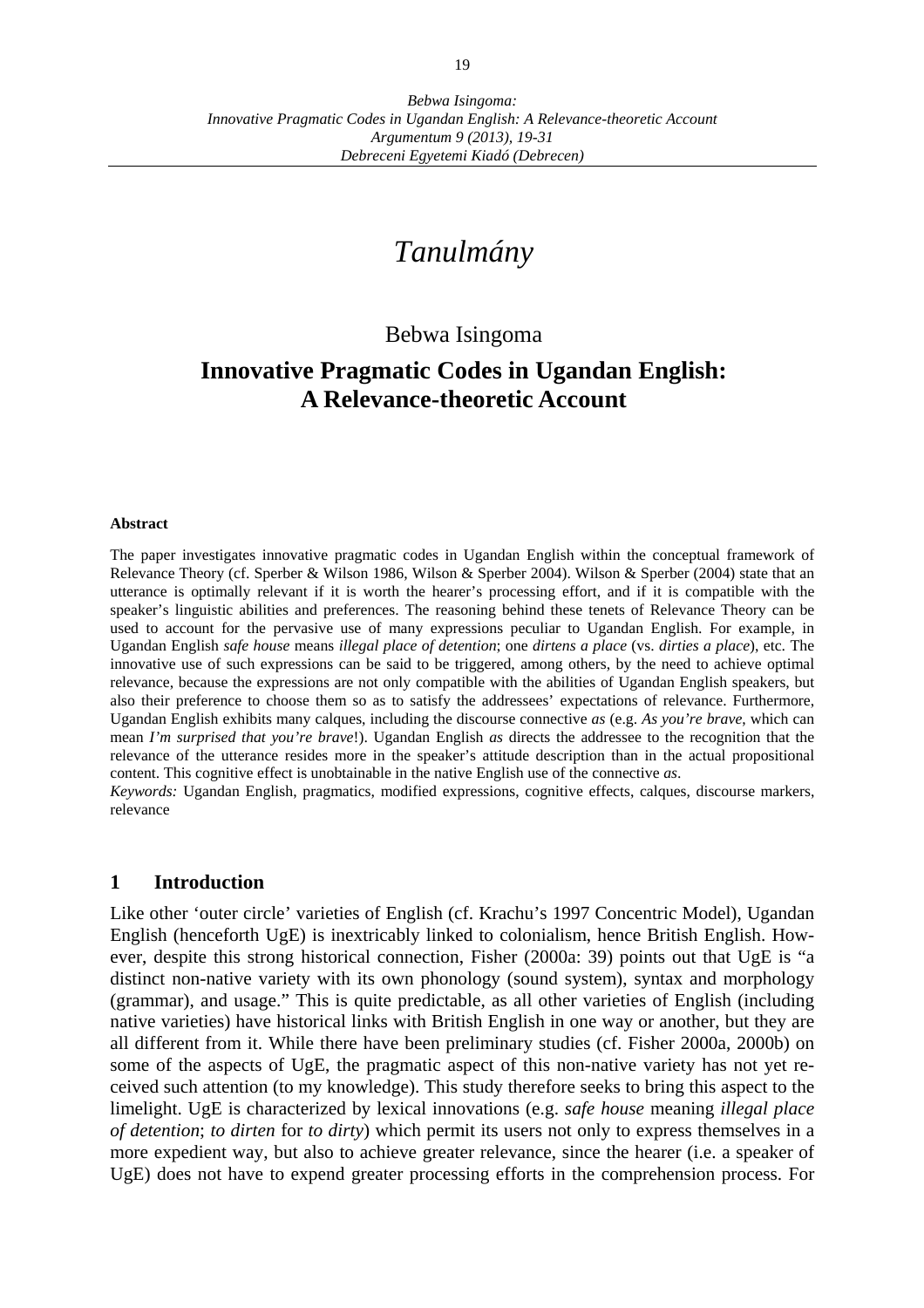example, with the lexical coinage *dirten*, the UgE user is capable of signaling that it is a verb that encodes an inchoative aspect, a change of state from clean to dirty, because the English suffix –*en* is a general marker of inchoative aspect. *Dirty*, used as a verb, is considered infelicitous in UgE, because this form is known as an adjective.<sup>1</sup> This innovative use of UgE expressions can be viewed from the perspective of Relevance Theory (Wilson & Sperber 2004); namely, the innovative use is triggered, among others, by the need to achieve optimal relevance, because the expressions are not only compatible with the linguistic competence of UgE speakers, but also they achieve greater relevance with less processing efforts by the hearer.<sup>2</sup> In addition, some of the expressions achieve greater cognitive effects, i.e. they provide additional assumptions not present in native English (see discussion in section 2).

 According to Relevance Theory (Wilson & Sperber 2004: 608-610), an utterance is optimally relevant if it is relevant enough to be worth the audience's processing efforts; that is, if it yields some positive cognitive effects without expenditure of undue processing effort. Also, an utterance is optimally relevant if it is compatible with the speaker's abilities and preferences (also see Vega-Moreno 2007: 30-34). This means that when a communicator is packaging his message, he should bear in mind that the hearer will only conditionally devote her efforts to process it.<sup>3</sup> Thus, the communicator should ensure that he uses a code that the hearer knows well, so that the latter does not have to engage in gratuitous processing of the verbal stimulus. Added processing efforts reduce the relevance of an utterance unless they lead to an added cognitive effect, i.e. unless they add something to the hearer's current knowledge of the world. In other words, using greater processing efforts without added cognitive effects makes an utterance less relevant (cf. Wilson & Sperber 2004: 609). In addition, the communicator should use a code that is compatible with his own abilities and preferences. We can appeal to the reasoning behind these tenets to account for the ubiquitous use of many expressions peculiar to UgE. The UgE expressions under consideration were formed either by modifying an existing native English expression (e.g. *to dirten* vs. *to dirty*) or by calquing an indigenous language expression (e.g. *to detooth* used informally to mean *to fleece*/*gold-dig* – a calque from Luganda (a major Ugandan Bantu language)).

 The examples which constitute the data in this study were gleaned from local newspapers published in English (i.e. The New Vision, The Daily Monitor, The Red Pepper and The Observer). A few examples were obtained from field observations based on day-to-day oral discourse. The study relies on the author's intuition (as a speaker of UgE), as well as the intuition of other speakers of UgE who were contacted in order to test whether the author' views were compatible with those of other speakers of UgE.

<sup>1</sup> Apparently, *dirty*, as a verb, may not be a run-on-the-mill lexical item among native speakers. A Google search of *dirty* as a verb (cf. www.englishforums.com) shows an ongoing debate as to whether it is appropriate to use this well-known adjective with the syntactic function of a verb. Nevertheless, there are clear indications that a section of native speakers use it as a verb.

The terms 'addressee', 'audience' and 'hearer' are used in this paper interchangeably, even though we are aware that they are to some extent different (cf. Green 1996: 1). The same holds for the terms 'communicator' and 'speaker.'

I use the pronoun *he/his* to refer to the communicator and *she/her* to refer to the hearer.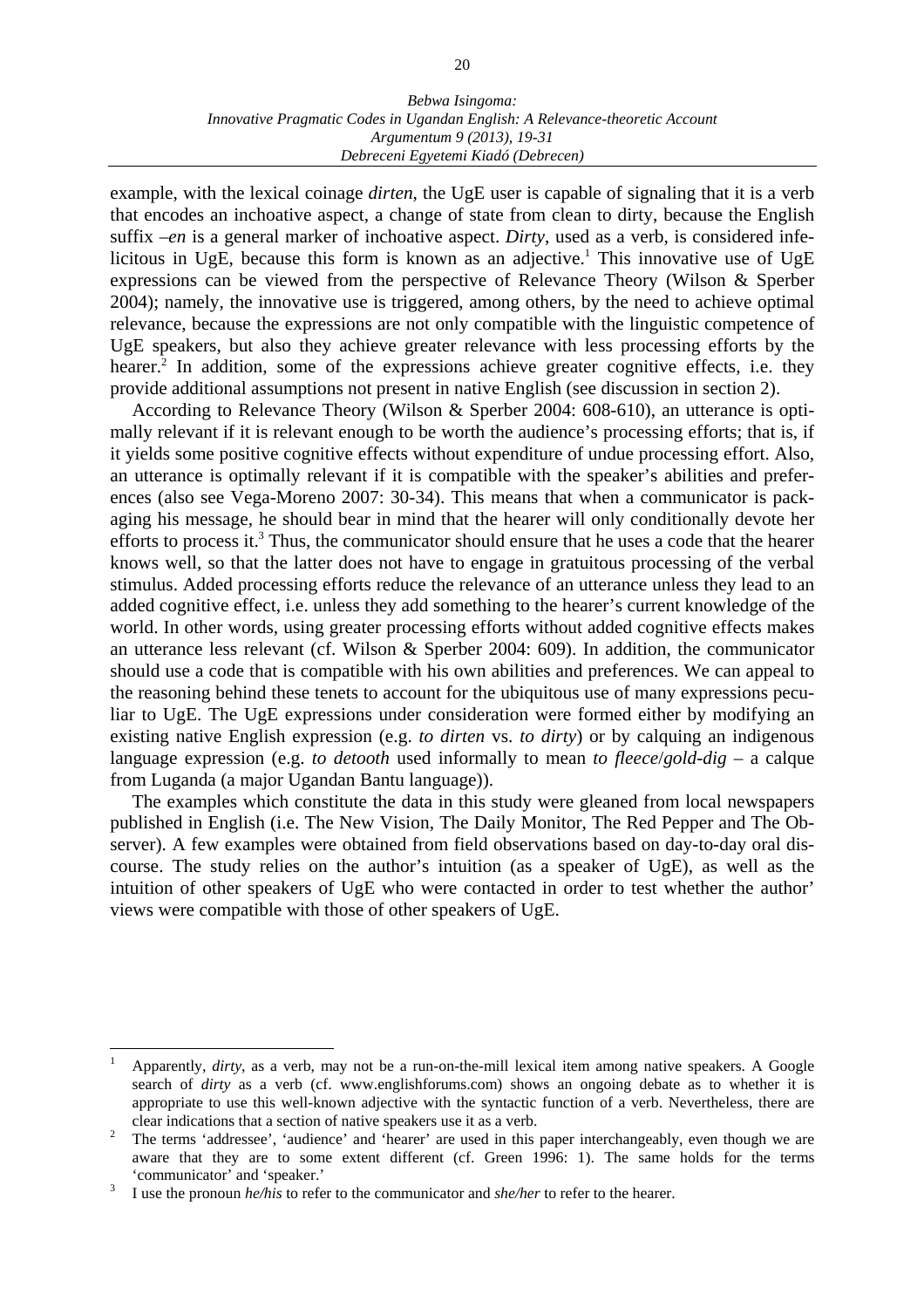## **2 Pragmatic Functions of UgE Expressions**

## *2.1 Modified Expressions*

Modified expressions in UgE include native English fixed expressions which have undergone internal transformation, by adding or replacing some lexical items, e.g. *to go for a short/long call*<sup>4</sup> for 'to answer the call of nature/to pay a call', in (1); *to run mad*<sup>5</sup> for 'to go mad', in the sense of 'to become insane', in (2):

 $(1)(a)$  This came after the two pupils requested for permission *to go for a short call* but Nakabazzi kept on stopping them.<sup>6</sup>

(The New Vision  $19<sup>th</sup>$  April 2011)

- (b) When she disembarked from a *bodaboda*, Grace rushed to the latrine *for a short call.*<sup>7</sup> (The New Vision  $17<sup>th</sup>$  June 2011)
- (2)(a) Kinyanda says teachers may not *run mad*, but may suffer from depression, anxiety… (The New Vision  $17<sup>th</sup>$  July 2011)
	- (b) Pastor Samuel Kakande of the Synagogue Church of all Nations has refuted media reports that he *ran mad* and was admitted at Butabika Hospital.

(The New Vision  $25<sup>th</sup>$  November 2008)

Another set of modified expressions in UgE comprises expressions derived via affixation, e.g. *to dirten* for 'to dirty' in (3) – a verb derived from the noun  $\text{d}irt +$  the affix –*en*; *to cowardise*<sup>8</sup> for 'to behave like a coward' in (4) – a verb derived from the noun *coward* + the affix –*ise*:

(3)(a) I hope God doesn't take me in a hurry before I *dirten* myself.

(The New Vision  $7<sup>th</sup>$  July 2010) (b) Would you let your children play in the mud and *dirten* themselves?

(The New Vision  $18<sup>th</sup>$  July 2008)

(4)(a) "I'm not going to *cowardise* in implementing what council has approved…" Prof. Baryamureeba said.

(The Daily Monitor  $20^{th}$  May 2011)

(b) Be strong, don't *cowardise*.

(Field Notes)

Semantic extension also gives rise to modified expressions in UgE. Here the meaning of an existing native English expression is broadened. Examples include: *safe house* for 'illegal place of detention<sup>3</sup> in (5), *to extend* for 'to move up' in (6), *stage* for 'taxi rank' in (7):<sup>10</sup>

<sup>4</sup> Also see Schmied (2004: 943).

<sup>5</sup> Note that *to run mad* has been reported in native English, but it seems to be used marginally. My BNC search returned 9 hits, as opposed to 118 hits for *to go mad*. If there were a UgE corpus, the results of a similar search would be the other way round.<br> $\frac{6}{10}$  The use of the verb request followed by the

The use of the verb *request* followed by the preposition *for* is also a feature of UgE (see Fisher 2000b: 59-  $60$ ).

The word *bodaboda* is a borrowing in UgE and means *motorcycle taxi* or *bicycle taxi*. 8

Native English has *to cowardize*, as a transitive verb meaning *to render cowardly*, but the word is seldom used nowadays (Webster Online Dictionary). It is therefore unlikely that the UgE intransitive use was extended from this rare native English transitive verb.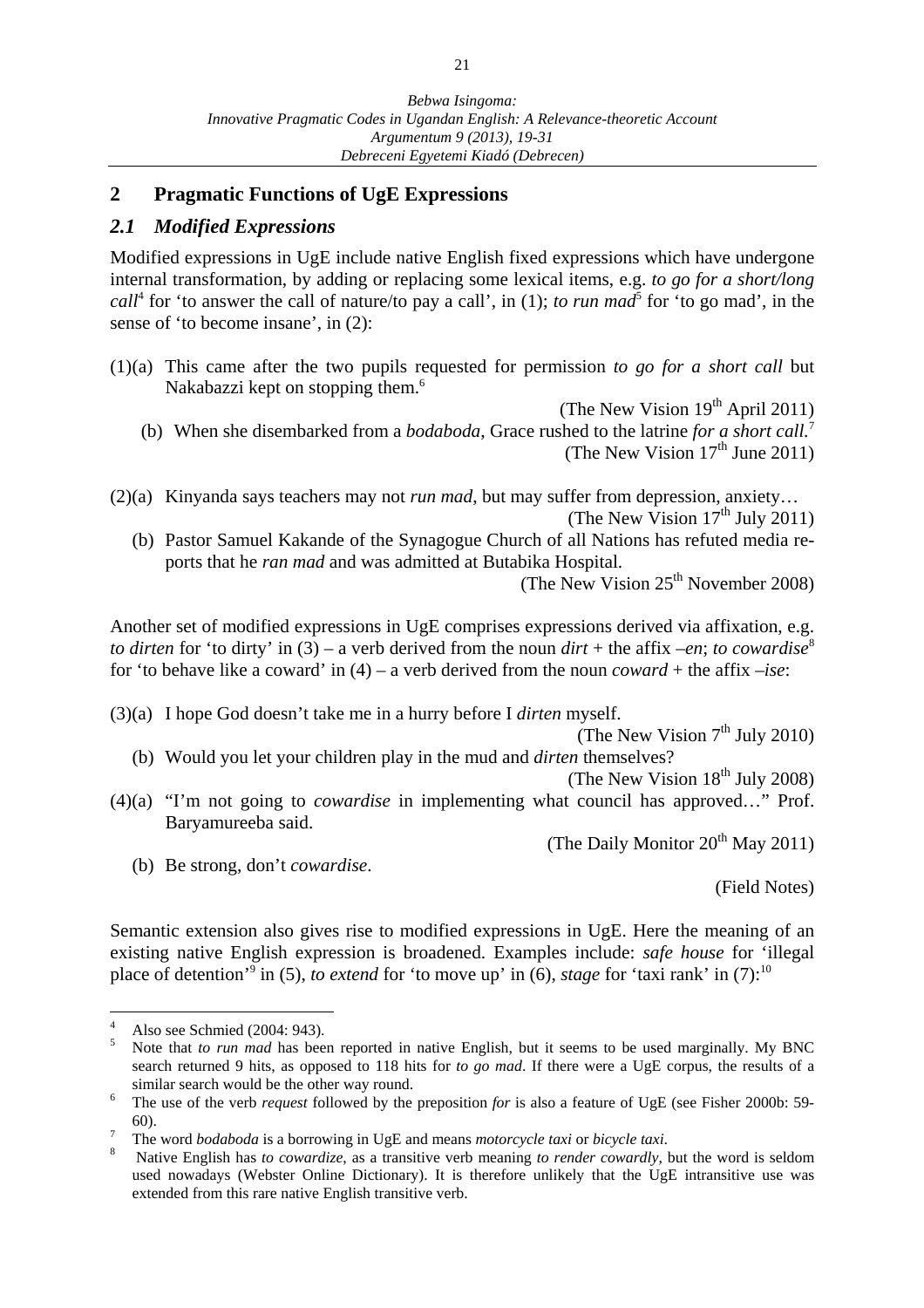(5) (a) Security minister Amama Mababazi, however, said, "There are no *safe houses*, to my knowledge, in Uganda that are used as detention or torture centres."

(The New Vision  $21<sup>st</sup>$  May 2009) (b) We have *safe houses* but not for torture – Minister.<sup>11</sup>

(Daily Monitor  $15<sup>th</sup>$  February 2012)

(6) I would like to sit here; please *extend* a bit.

(Field Notes)

(7) (a) Taxis have their *stages*, which means where they can gather and load passengers.

(The New Vision  $1<sup>st</sup>$  March 2012)

 (b) At the Jinja-Iganga *stage*, only two taxis had left the *stage* by mid day [midday] today…

(The Red Pepper  $12^{th}$  January 2012)

The UgE expression *to go for a short call* in (1) or its closely related expression *to go for a long call* is a modified idiom from the native English idiom *to answer the call of nature* or *to pay a call* (cf.  $OED^{12}$ ,  $OALD^{13}$ , Free Online English Dictionary). As can be seen, the key lexical item in both UgE and native English is *call.* Vega-Moreno (2003: 304-307, 2007: 146- 148) posits that some idioms can be quantified, as in (8b) vs. (8a):

- (8) (a) *Strings were pulled* but he was never elected.
	- (b) *Many strings were pulled* but he was never elected.

(Vega-Moreno 2003: 304, 2007: 146)

The inclusion of *many* in (8b) makes the idiom yield more cognitive effects, i.e. the assumption about quantity, that is, the level of efforts expended in the undertaking – something not available in the original variant in (8a) where the quantifier *many* is not included. This could explain the modification of the native English idiom *to answer the call of nature/to pay a call* into the UgE idiom *to go for a short call* or *to go for a long call*. *To go for a short call* entails spending little time in the bathroom, i.e. when one just goes to 'take a leak', while *to go for a long call* entails spending a lot of time, as one goes to the bathroom to 'have a crap.' Thus, the inclusion of *short* or *long* has a bearing on extra cognitive effects, because the concept encoded here enables the addressee to approximate the time required for the referent to 'accomplish his/her mission.' In other words, the assumption about time – conspicuously absent in the native English form – becomes highly accessible when the UgE idiom variant is used. Note that what I refer to here as an 'extra cognitive effect' cannot be evaluated independently of the fact that the intended euphemistic effect is retained. This may be regarded as some sort of cognitive effect in its own right, because the level of decency indicated by these factually indirect UgE expressions informs the addressee that the speaker deliberately avoids reference to 'piss'/'leak' or 'crap' so as to avoid being branded as a 'rude' or 'crude' person. However, this euphemistic effect is the very reason why native English has *to answer the call of nature*  or *to pay a call*. Hence, the assumption about time encoded in the UgE expressions is the only actual cognitive effect that differentiates the UgE expressions from the native English vari-

<sup>-&</sup>lt;br>9 But see discussion in subsequent text for a close native English meaning.

<sup>&</sup>lt;sup>10</sup> UgE *to extend* and *stage* are also reported in Fisher (2000b: 59).<br><sup>11</sup> This is the heading of an article.

<sup>&</sup>lt;sup>12</sup> OED = Oxford English Dictionary.

<sup>&</sup>lt;sup>13</sup> OALD = Oxford Advanced Learner's Dictionary.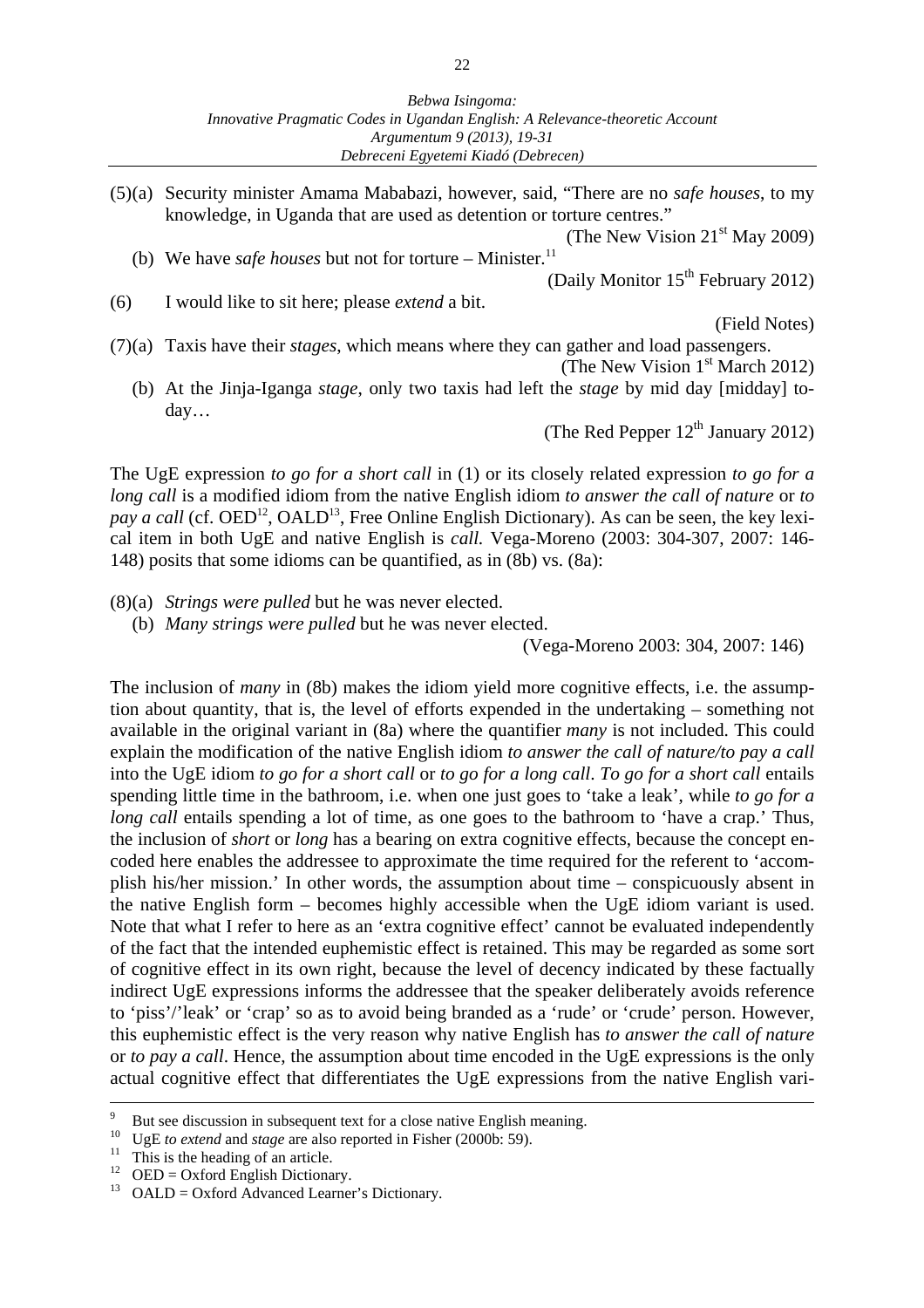ants. Lexical flexibility is clearly possible even in the native English variants, viz. *to answer the call of nature* vs. *to pay a call.* In fact, since the key lexical item in the idiom is *call*, both *to answer* and *to pay* can be replaced with a different verb in native English (9), and the verb *to go* in the UgE variants can be dropped (cf. (1b) and (10)):

(9) He would suggest dropping in at the Monico, *pretext a call of nature*.

(OED)

(10) In Uganda, there is an important distinction to be made between *needing* a '*short call'*, and *requiring* a '*long call*.'14

(The New Vision  $3<sup>rd</sup>$  July 2011)

We could also extend Vega-Moreno's (2003) account for the internal transformation of idioms to the UgE fixed expression *to run mad* (cf. (2)) (which seems to have failed to meet the test of survival in native English, but is very common in UgE). UgE *to run mad* can also be said to encode additional assumptions compared to native English *to go mad*, i.e. the gravity of the state of affairs expressed by the use of the verb *run*, as opposed to *go.* In fact, the now obsolete *to fall mad* (OED) can be regarded as being closer to the UgE variant than the native English one. *Fall* and *run* entail some ballistic motion, while *go* does not specify the kind of motion involved and can therefore be assumed to entail ordinary motion. Hence, the preference of *to run mad* in UgE over *to go mad* can be associated with the assumption that *run* reflects a more serious situation than *go*. Crucially, this comports with Vega-Moreno's (2003: 318-319) postulate that the substitution of the word *pour* in (11b) for *spill* in (11a) provides additional assumptions:

- $(11)(a)$  He absolutely hates me, so if it is true that he has found out about my affair, he must be in my house *spilling* the beans to my wife.
	- (b) He absolutely hates me, so if it is true that he has found out about my affair, he must be in my house *pouring* the beans to my wife.

(Vega-Moreno 2003: 318)

Accordingly, Vega-Moreno (2003: 318) argues that assumptions about intentionality are derivable from (11b), while in (11a) such assumptions are absent. It is true that in Vega-Moreno's (2003: 318) example in (11b), *pouring the beans* is a nonce expression, depicting an innovative way of conveying that the secret was not divulged accidentally but quite deliberately, while UgE *to run mad* is a regular way of communicating what is otherwise referred to as *to go mad*. Although I cannot ascertain whether UgE *to run mad* started as a nonce expression or as a vestige of the now seemingly obsolete native English *to run mad*, it might be right to assume that its use was sporadic at the start (in the same way a nonce expression such as *to pour the beans* can be used) and later became entrenched as a norm.

 The use of lexical items such as *to dirten* for 'to dirty' (cf. (3)), *to cowardise* for 'to behave like a coward' (cf. (4)), *to extend* for 'to move up' (cf. (6)), and *stage* for 'taxi rank' (cf. (7)) not only satisfies the addressee's (i.e. a speaker of UgE) expectations of relevance based on her encyclopedic entries of the lexical items, but also it is in line with the communicator's (i.e. a speaker of UgE) linguistic abilities and preferences. A good communicator in Uganda

<sup>14</sup> The expressions *short call* and *long call* are placed in inverted commas in (10), because the sentence is part of a newspaper article written by a native speaker of English in Uganda.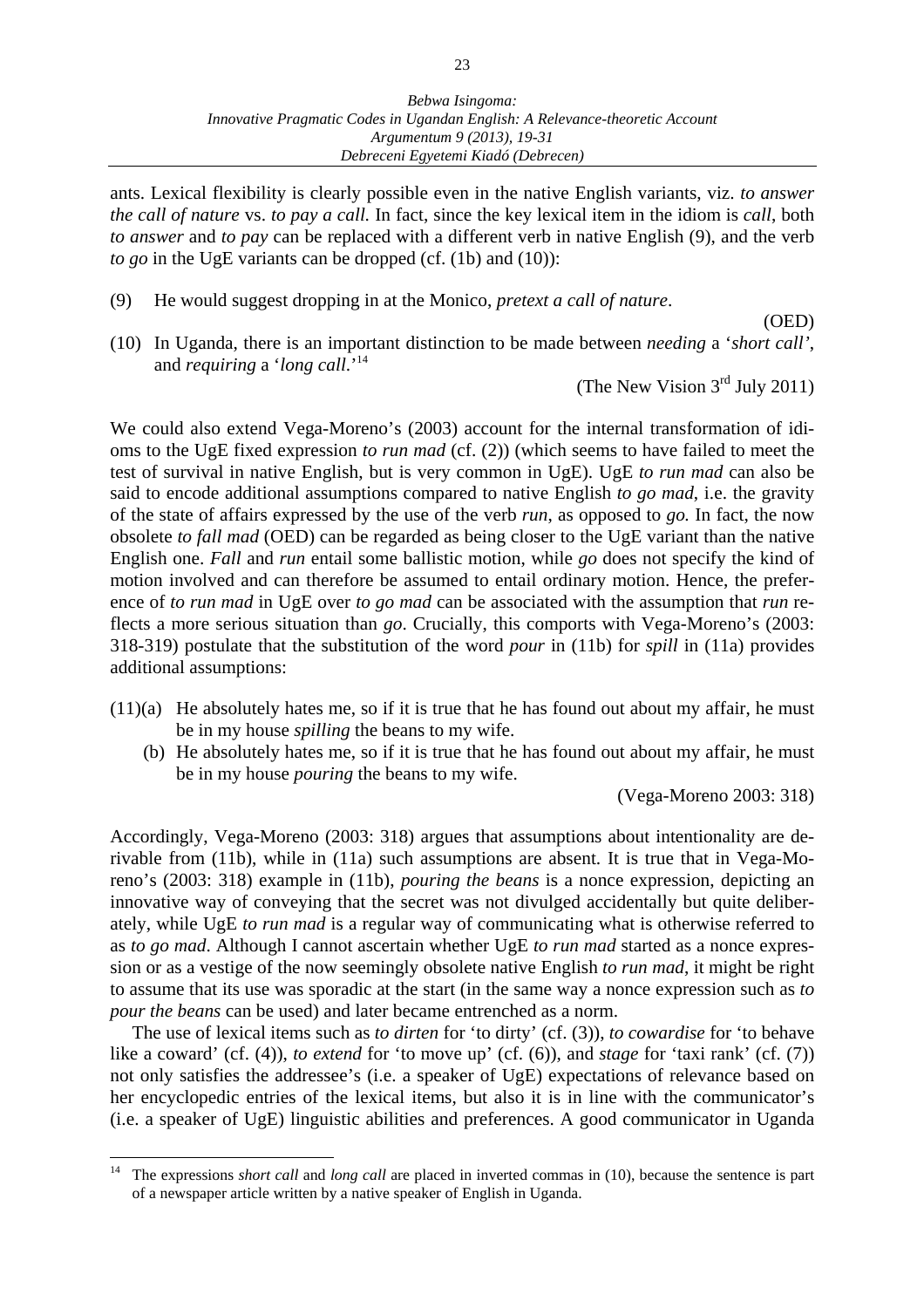#### *Bebwa Isingoma: Innovative Pragmatic Codes in Ugandan English: A Relevance-theoretic Account Argumentum 9 (2013), 19-31 Debreceni Egyetemi Kiadó (Debrecen)*

will prefer the use of *stage* over *taxi rank* even if he is aware that in native English the word *stage* is not used in the sense of 'a place where taxis park while waiting for passengers.' His choice of *stage* is meant to make his utterance relevant in order for it to yield positive cognitive effects during the comprehension process. This is achieved by using a code that the addressee knows well (i.e. UgE) in lieu of using the native English expression *taxi rank*. We should also take into account in-group preference considerations on the part of the communicator. The use of *taxi rank* or a similar native English term might be interpreted as a signal that the communicator considers himself to be an outsider, someone who consciously avoids being associated with those who use UgE. This may be socially unfortunate. It would actually be comparable to a native English speaker's preference of a Standard English term at the expense of a dialectal expression that he is reasonably sure the addressee would have used in the same situation. Hence, while the use of the UgE expression such as *stage* aids in yielding positive cognitive effects, it is also important for a communicator to flag up his cultural and social allegiance with his conversational partner. In addition, if the communicator quintessentially speaks UgE, his use of the UgE expression *stage* will not be a matter of choice or preference, but it will be compatible with his linguistic abilities, which will coincidentally gratify the addressee's expectations of relevance in the Ugandan context.

 Remarkably, the use of some of the lexical items above is so categorical among speakers of UgE that using native English alternatives is viewed as making mistakes. For example, native English expressions such as *to dirty* and *to move up* are perceived as unidiomatic in Uganda. For example, I asked some speakers of UgE (including teachers of English) whether the string in (12a) was correct. They overwhelmingly responded that it was incorrect and 'corrected' the string using *dirten*, as in  $(12b)$ :<sup>15</sup>

(12)(a) Don't lean against the wall, because it will *dirty* your shirt.

 $\overline{a}$ 

(b) Don't lean against the wall, because it will *dirten* your shirt.

Within Relevance Theory, what is unidiomatic detracts from relevance, namely, it may not be worth the addressee's processing efforts since it will require extra processing efforts with no compensation by way of added cognitive effects. Crucially, the use of unidiomatic expressions does not conform to what Carston (2002: 45) dubs 'the least-effort strategy', whereby "the speaker is expected to have found a vehicle for the communication of her thoughts which minimizes the hearer's effort." Thus, a good communicator will have to use UgE *to dirten* and *to extend* in order to not only maximize relevance, but also optimize ease of processing by the Ugandan audience (of course here we exclude Ugandans who, for example, live in the US and have adopted native English). Note that for the case of *to dirty*, a communicator can choose the complex predicate alternative *to make dirty* if he does not want to use UgE *to dirten.* Unlike *to dirty*, *to make dirty* is acceptable in Uganda. Apparently, *to make dirty* is also quite likely to be more acceptable than *to dirty* to native speakers of English for whom *\*to dirten* is evidently not a lexical alternative.

 In native English, the expression *safe house* (cf. (5)) nowadays means 'a sanctuary for criminals, secret agents, or people in danger' (cf. OALD). In UgE, the expression is mainly used in the sense of 'a building where treason suspects are illicitly detained', purportedly for interrogation. According to OED, one of the meanings of *safe house* is "a secure place used to

<sup>&</sup>lt;sup>15</sup> Even though I have pointed out in section 1 that some native speakers seem to be uncomfortable with the use of *dirty* as a verb, others, of course, find such usage acceptable.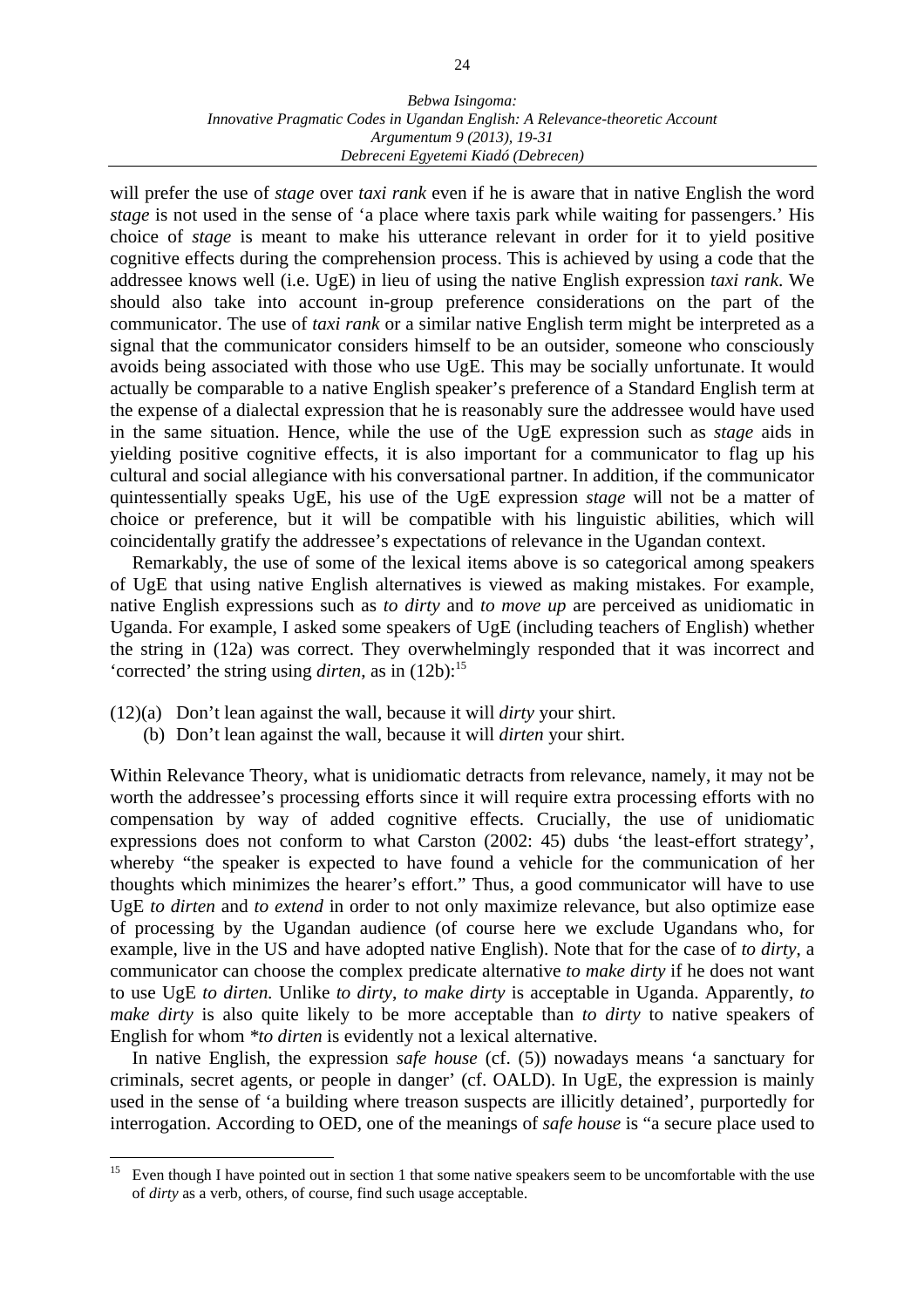confine or imprison a person, especially a criminal", as in (13) below. This meaning is close to the UgE meaning. However, OED notes that this meaning is now rare. Given this characterization and since UgE is a relatively recent development (as its origin stems from the advent of British colonialism around 12 decades ago), one can assume that the UgE usage (as in (14) and (5)) is a case of semantic extension rather than a case associated with this rare native English usage in (13). Moreover, this rare native English usage does not include the element of illicitness eminently associated with the UgE usage:

(13) There are no traces in the patriarchal age, nor for weary years after, of any *safe houses for the detention* of criminals…

(OED)

(14) The Government should abolish *safe houses* and stop detaining suspects illegally, because it violates people's human rights and freedoms.

(The New Vision  $9<sup>th</sup>$  August 2006)

Significantly, a hearer who is not conversant with the UgE usage of the expression *safe house* in (14) may search for relevance bearing in mind that the connective *and* conjoins two independent propositions, i.e. the one of 'abolishing safe houses' and the one of 'stopping the illegal detention of suspects.' The reason for this unintended interpretation is that, in accordance with the current use of the expression *safe house* in native English (which connotes safety), there is no logical connection between *safe house* and the 'illegal detention of suspects.' But for a speaker of UgE, the connective *and* encodes consequentiality in the second proposition, i.e. 'the abolition of safe houses will make the government stop detaining suspects illegally.'

## *2.2 Calqued Expressions*

According to Haspelmath (2009: 39), calqued expressions involve lexical units in the target language created by an item-by-item translation of the source units. Calqued expressions or calques are also known as 'loan translations.' As Myers-Scotton (2006: 218) puts it "what is 'loaned' is a translation, not words." Some of the calqued expressions in UgE are idioms in the substrate language(s), e.g. *to eat money*16 (15) (for *to embezzle*), *to detooth* (16) (used informally to mean *to fleece* or *to gold-dig*; see discussion below regarding the fact that the verb *detooth* was calqued from an idiom). Other calques were derived from plain expressions, e.g. *to be lost*17 (from e.g. Luganda *kubula* meaning *not to be seen for long*), *cousin brother/ cousin sister* (used for *cousin*; the word 'brother' or 'sister' is added, because in many Ugandan cultures a cousin is viewed as a 'brother' or a 'sister'): $<sup>18</sup>$ </sup>

(15)(a) "The public should know the people who *eat money* meant for people living with HIV," Mafabi said.

(New Vision  $21<sup>st</sup>$  October 2010)

<sup>16</sup> Also see Fisher (2000b: 59). In addition, *to eat money* is not only found in UgE, since it has been reported in Nigerian English (cf. Alo & Mesthrie 2004: 825).<br><sup>17</sup> Also, see Fisher (2000b: 59).<br><sup>18</sup> Caugin hugh própruein gitter has also been report.

<sup>18</sup> *Cousin brother/cousin sister* has also been reported in Indian English (Dhillon: The Telegraph 16th September 2007).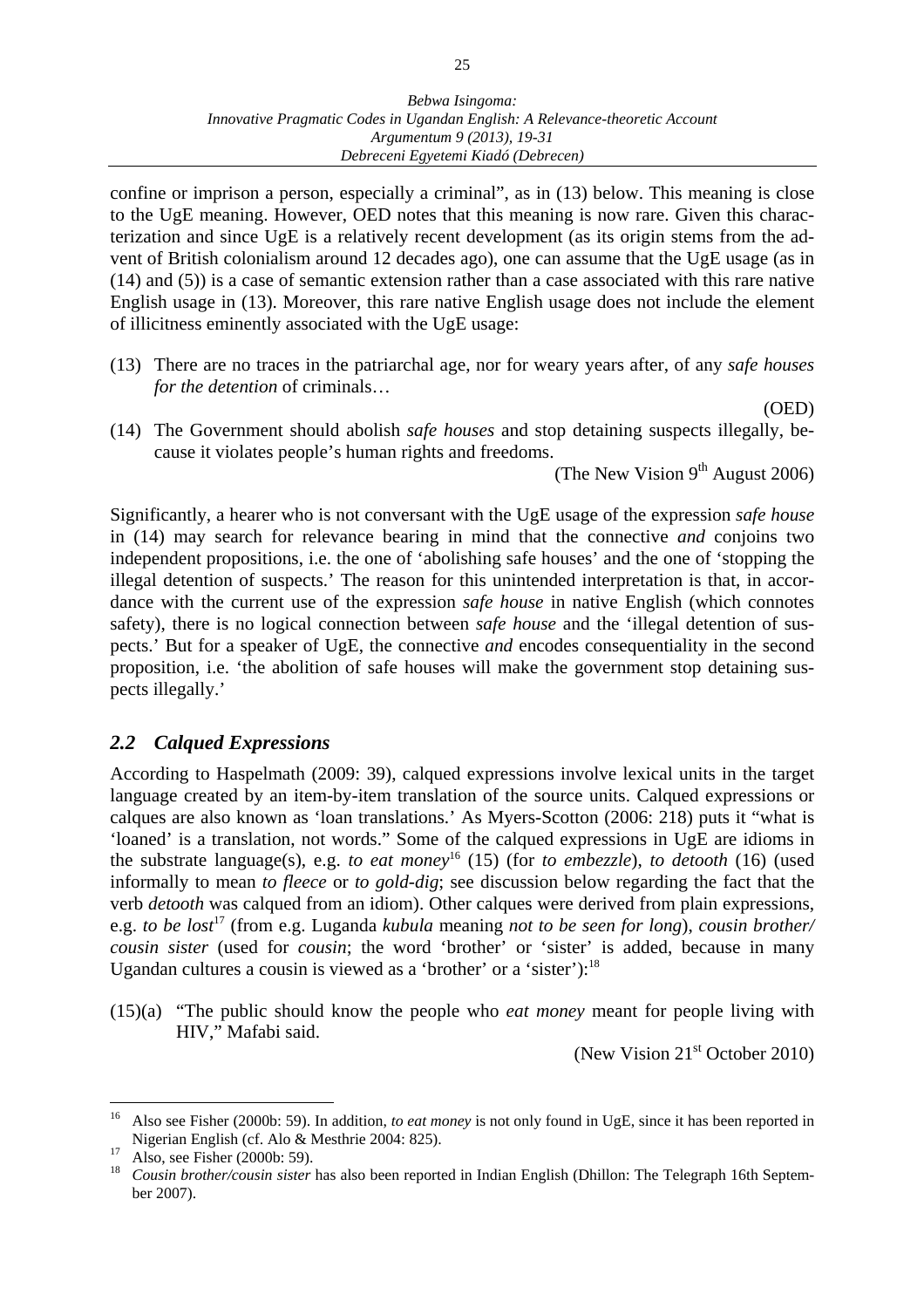(b) Mao told this reporter… "Can't this tell he is totally in bed with NRM? Before becoming an MP he was in URA *eating money*…"

(The Red Pepper  $17<sup>th</sup>$  June 2012)

 (c) "Critics should understand that it would be silly of me to *eat* just *shs 20 million* when I can push away billions offered by dealers who…

(The Daily Monitor  $16^{th}$  February 2012)

(16)(a) Out of 15 interviewees, only three people admitted to ever having actively *detoothed*  a woman and one of them was female.

(The New Vision  $30<sup>th</sup>$  April 2011)

 (b) A man […] amazed fellow revellers when he begged his wife *to detooth* other men and get money so that they could have something to eat.

(The New Vision  $13<sup>th</sup>$  June 2008)

Luganda is the dominant substrate language in this respect, but many Ugandan languages present similar conceptual patterns with Luganda. For example, whereas the calque *to eat money* could be said to originate from the Luganda expression *kulya sente*, other Ugandan Bantu languages such as Rutooro, Runyoro, Runyankole, Rukiga, etc. also have the same expression (i.e. *kulya sente*) with the same meaning. Even Ugandan non-Bantu languages such as Luo and Lugbara have semantically similar expressions, i.e. *camu sente* and *nya sente*, respectively. Hence, Luganda and other Ugandan languages can be said to work in tandem in this respect. However, the expression *to detooth* seems to have Luganda as its only source, i.e. *kukuula ammanyo* which literally means 'to remove teeth.' Instead of maintaining the verb 'remove' in the calqued expression, it was replaced by the prefix *de*- which means 'remove', and instead of 'teeth' (plural), the singular form was used (i.e. tooth) in keeping with the general rules of affixation in English (e.g. 'delouse' and not 'delice'). A nominal expression derived from *detooth* also obtains, namely *detoother* (meaning 'a person who detoothes' or a fleecer/gold-digger). Note that Luganda has had an eminent influence on UgE, because it is the language spoken in the capital city of Uganda, Kampala. In addition, it has a large number of native as well as Ugandan non-native speakers compared to any of the other languages in Uganda (cf. Fisher 2000b: 57-58, Bernsten 1998: 95).

 Fisher (2000b: 61) recognizes the fact that native English "does not always 'say' what is culturally appropriate at weddings, baptisms, funerals, etc." Very relevantly, native English not only lacks conventionalized means of expressing the above, but also lacks means of making certain propositions cognitively salient in the Ugandan context. The calques mentioned above (and others) come in handy to bridge this gap. Particularly, as far as the calqued idioms are concerned (cf. (15)  $\&$  (16)), we are aware that within Relevance Theory (cf. Vega-Moreno 2003: 319) the use of idioms gives access to extra assumptions, as opposed to plain expressions. For example, Vega-Moreno (2001: 76) argues that the oft-cited idiom *to kick the bucket* does not mean just 'to die'; rather, it "contains information about the manner of death, the attitude involved and something imagistic, among other things." In other words, the idiom makes salient certain cognitive components not present in the plain expression 'to die.' Likewise, the calqued expressions *to detooth* (from the Luganda idiom *kukuula ammanyo*) and *to eat money* (from *kulya sente*) do not just mean 'to fleece' or 'to embezzle', respectively. Rather, they encode a few other accessible assumptions not present in the verbs 'to fleece' or 'to embezzle.' For example, *to detooth* contains information about the evil, sadistic, Machiavellic and opportunistic character of the 'detoother', while *to fleece* can be said to simply fo-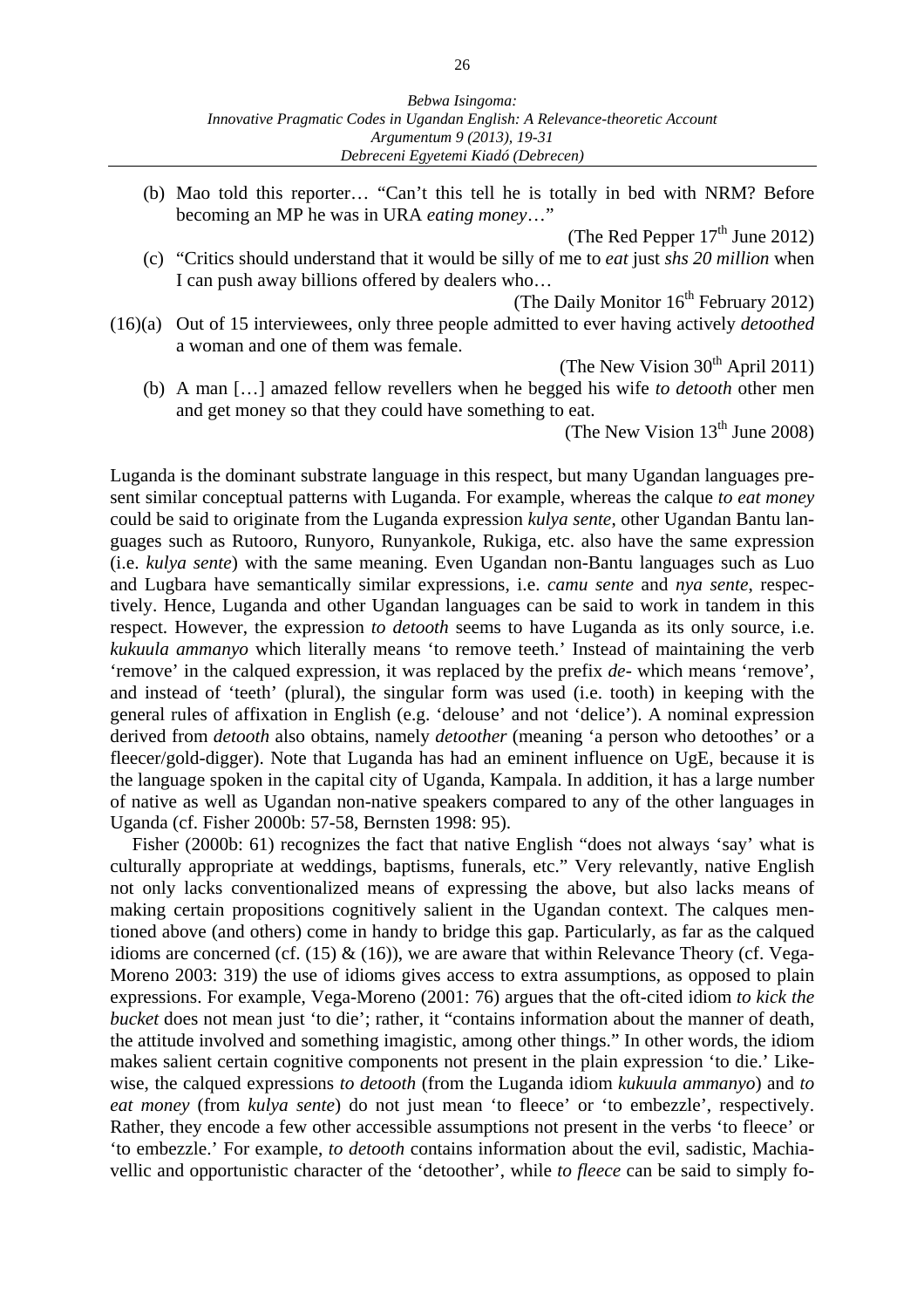#### *Bebwa Isingoma: Innovative Pragmatic Codes in Ugandan English: A Relevance-theoretic Account Argumentum 9 (2013), 19-31 Debreceni Egyetemi Kiadó (Debrecen)*

cus on the ill intention of the fleecer (even though this meaning of *fleece* is a metaphorical extension of the original meaning that denotes clipping off wool from a sheep or a similar animal at one shearing). Presumably, *to gold-dig* provides additional assumptions on a par with UgE *to detooth*, compared to *to fleece*, but it is not a popular expression among speakers of UgE. More importantly, the fact that *to gold-dig* is a relatively new expression in native English shows that at one time native English did not have an expression that matches UgE *to detooth* until speakers of American English derived it (*gold-dig*), via back-formation, from the metaphorical use of the noun *gold-digger* in circa 1926 (cf. OED). *To eat money* also rewards the hearer with more cognitive effects, because it truly points to the fact that 'the money' has completely vanished, since what is eaten is irretrievable (although in such a case the money may be retrieved after usually long and protracted legal battles, but again we should bear in mind the fact that, in many cases, the legal battles prove futile due to the crafty nature of the 'money eater').

 The fact that *to eat money* provides additional assumptions compared to native English 'to embezzle' seems to explain its popularity in Uganda, even though the verb *to embezzle* is also used in Uganda. In fact, the sentence in (15a) contains a direct quote uttered in a parliamentary committee session by a prominent and highly educated Ugandan politician and economist, while the quotes in sentences (15b) and (15c) are from the President of the Democratic Party in Uganda (who is a lawyer by profession) and the Executive Director of Kampala City Council Authority (also a lawyer by profession), respectively. It is rather highly doubtful that these highly educated Ugandans were ignorant of the non-existence of this expression in native English. Rather, it seems they felt that the use of the expression would reward their audiences with extra cognitive assumptions, compared to the native English expression 'to embezzle.' And since the audiences were typically Ugandan, the use of such an expression was not only meant to provide more cognitive assumptions, but also to gratify the audience's expectation of relevance, by guiding them towards the intended meaning so as to yield positive contextual effects. Most of the speakers I contacted in relation to the pervasive use of *to eat money* pointed out that they are aware that this expression does not exist in native English, but they feel that it drives the point home properly compared to *to embezzle*. We should note that *to eat money* can be used in both formal and informal situations. As pointed out above, (15a) contains a quote uttered in a parliamentary committee session, which is no doubt a formal event. (15b) and (15c) also contain quotes uttered in a formal situation, i.e. a news interview. There is an alternative UgE expression, i.e. *to chew money* (17a) or *to chew dime* (17b) which is used in informal situations. If the informal UgE alternative is used in formal situations, then it will bear the extra cognitive effect of humor:

(17)(a) Reliable sources from Mitoma told this reporter that Baguma had for long been complaining that Hope *chewed his money* and later married another man.

(The Red Pepper  $28<sup>th</sup>$  June 2012)

 (b) Since you imagine Queen Elizabeth is a political monarchy [sic] by presiding over the Commonwealth, then [sic] the *dime you are chewing* will choke you one of these days.

(The Observer  $11^{th}$  November  $2012$ )<sup>19</sup>

<sup>19</sup> The sentence was extracted from a comment by a reader.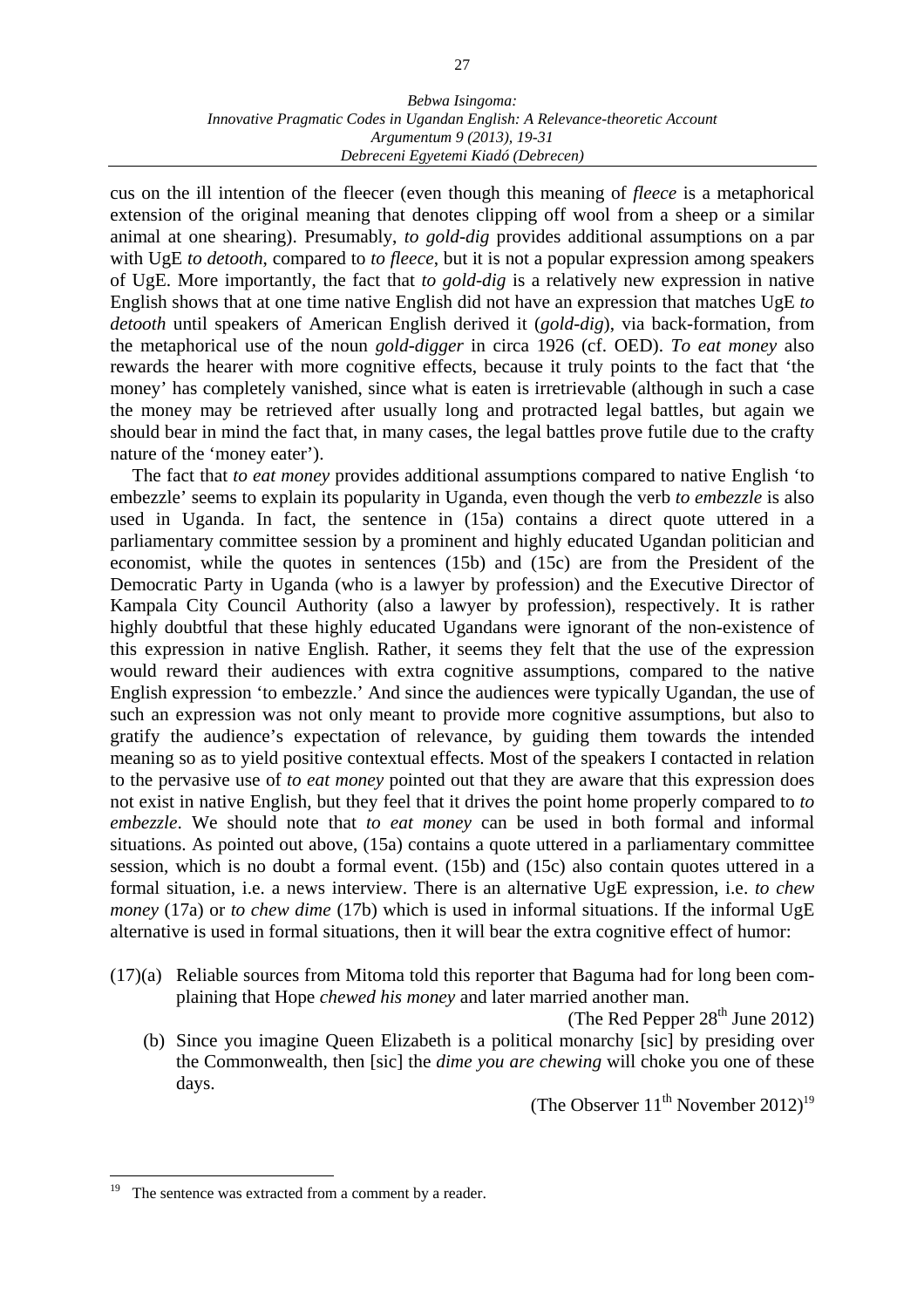Calqued expressions in UgE not only involve nouns and verbs, but also discourse markers. For example, UgE exhibits a peculiar use of the connective *as* (18) and *also* (19). *As* was calqued from Luganda *nga*, which also occurs in UgE, as a borrowing. *Nga* is used informally as an alternative to UgE *as*. The innovative use of discourse markers is not peculiar to UgE, as a similar practice obtains in Singapore English where *what* is used as a discourse marker (cf. Mesthrie & Bhatt 2008: 136-139).

(18) *As* you are brave!

(19) Jane *also* does not understand!

(Field Notes)

(Field Notes)

Relevance Theory categorizes and renders the explication of the meanings of linguistic expressions into two (cf. Blakemore 1987: 144, Carston 2002: 162-164): (a) Conceptual semantics which includes expressions that encode a concept, namely verbs, nouns, adjectives. These expressions are truth conditional, i.e. they contribute a concept to the propositional content of the utterance, as ingredients in a mental representation of a specific state of affairs. (b) Procedural semantics which involves expressions that do not encode concepts. Rather, they constrain the way the hearer's inferential computation and mental representations should proceed in the comprehension process of an utterance (Fretheim 2004a: 46); that is, they guide the hearer towards the intended contextual effects, by pointing out the most efficient route leading to an output of the pragmatic processing which is consonant with the speaker's intention to inform. Such expressions include discourse markers such as 'after all', 'so', 'actually', etc. There are other expressions with procedural semantic contribution such as 'please' that constrain the inferential process involving 'higher level explicatures', i.e. cognitive representations in which a propositional form is embedded under an attitude description (Fretheim 2004b: 128). The UgE use of discourse markers *as* in (18) and *also* in (19) is meant to achieve this pragmatic function. In (18) and (19), the connectives direct the hearer to the recognition that the relevance of the utterance resides more in the higher level explicature than in the actual propositional content. That is, in (18) the actual propositional content is: 'You are brave', while the higher level explicature is that the speaker is surprised or shocked at the referent's bravery. This procedural meaning is encoded by the connective *as.* In native English, *as* cannot perform such a function. The utterance in (19) requires a special intonation (rising) on the connective *also*. The utterance does not mean 'in addition to some other person, Jane does not understand.' Rather, the use of *also* encodes the speaker's disappointment at 'Jane's failure to understand.' Hence, *also* here constrains the propositional content 'Jane does not understand', by foregrounding the speaker's attitude. Note that even though *as* and *also* do not conjoin two overt propositions in (18) and (19) above, we are aware from the pragmatic perspective that they tell the hearer that the missing linguistic structures in front of the utterances should trigger a contextual search for the premise that justifies them.

#### **3 Concluding Remarks**

It is a well-known fact that each language (with its complex linguistic system) exerts substantial changes over time. UgE has created new ways of expressing things (relations, properties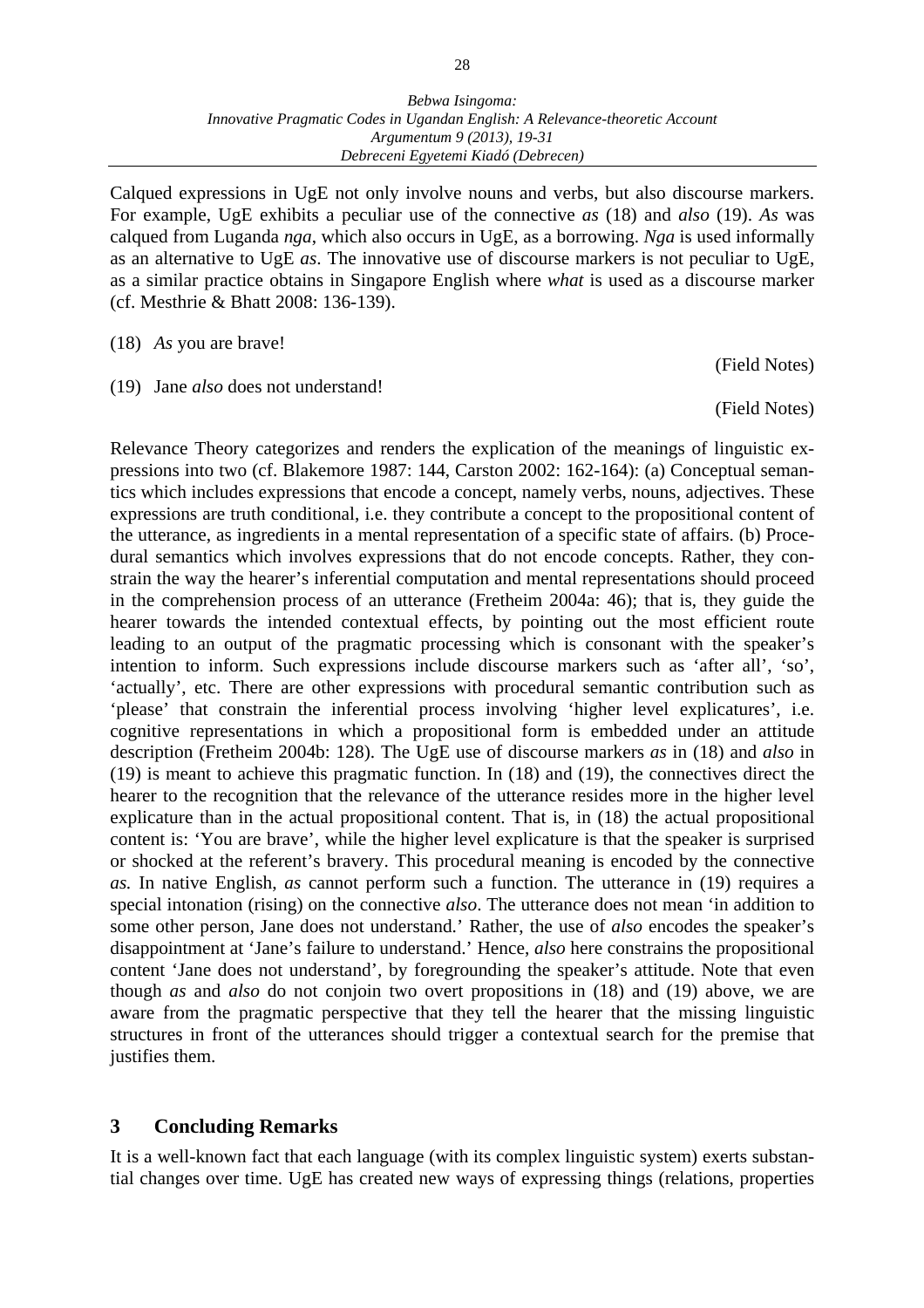and attitudes) which are important (and therefore relevant) to the members of the community who dynamically use this variety of English. It is fascinating how inventive a natural language can be to accommodate shared mental states, attitudes, values, feelings, worldviews, etc. The collective desire to express such 'mental contents' may be a good reason for language change and innovation.

 From the foregoing, it is quite difficult to subscribe to Fisher's (2000a: 41) claim that UgE is "perceived as having a lower social prestige than Standard English." We are well aware that in any natural language (including native English) certain forms are felicitous in given contexts, while others are not. For example, in American English *to screw up* is colloquial, as opposed to the neutral expression *to spoil*. Likewise, in UgE, expressions like *to detooth* and *to chew money* will usually be heard among peers, but not in formal situations, unless they are being used humorously. Recall that in the case of *to chew money*, there is a more neutral UgE variant, i.e. *to eat money*, which can be used in both formal (cf. (15) and the discussion thereof) and informal situations. Thus, there are many UgE expressions which are informal or colloquial, while others are neutral and are felicitously used in formal settings. Needless to state that it does not follow from the claims above that there is no stigmatization among users of English in Uganda. Stigmatization occurs when one deviates from what is seen as conventionalized norms, including instances where some native English forms that sound awkward in Uganda are used.

#### **References**

- Alo, M.A. & Mesthrie, Rajend (2004): Nigerian English: morphology and syntax. In: Kortmann, B., Burridge, K., Mesthrie, R., Schneider, W.E. & Upton, C. (eds.): *A Handbook of Varieties of English, Volume II*. Berlin: Mouton de Gruyter, 813-827.
- Bernsten, Jan (1998): Runyakitara: Uganda's new language. *Journal of Multilingual Development* 19.2: 93-107.
- Blakemore, Diane (1987): *Semantic Constraints on Relevance*. Oxford: Blackwell.
- *British National Corpus*: http://corpus.byu.edu/bnc/ (5 September, 2011).
- Carston, Robyn (2002): *Thoughts and Utterances: The Pragmatics of Explicit Communication*. Oxford: Blackwell.
- Dhillon, Amrit (2007 September 16): *The Rise of Indian English*: http://www.telegraph.co.uk/news/worldnews/1563290/The-rise-of-Indian-English.html (24 June, 2012).
- *English forum*: www.englishforums.com/English/DirtyAsAVerb/mxbdn/post.htm. (20 September, 2012).
- Fisher, E.C. Allestree (2000a): English for Uganda in the Next Millennium: The Grammar of the Noun Phrase and Article in Ugandan English. *The Uganda Journal* 46: 39-48: http://www.ajol.info/index.php/uj/article/view/23028 (4 June, 2012).
- Fisher, E.C. Allestree (2000b): Assessing the State of Ugandan English. *English Today* 16.1: 57-61.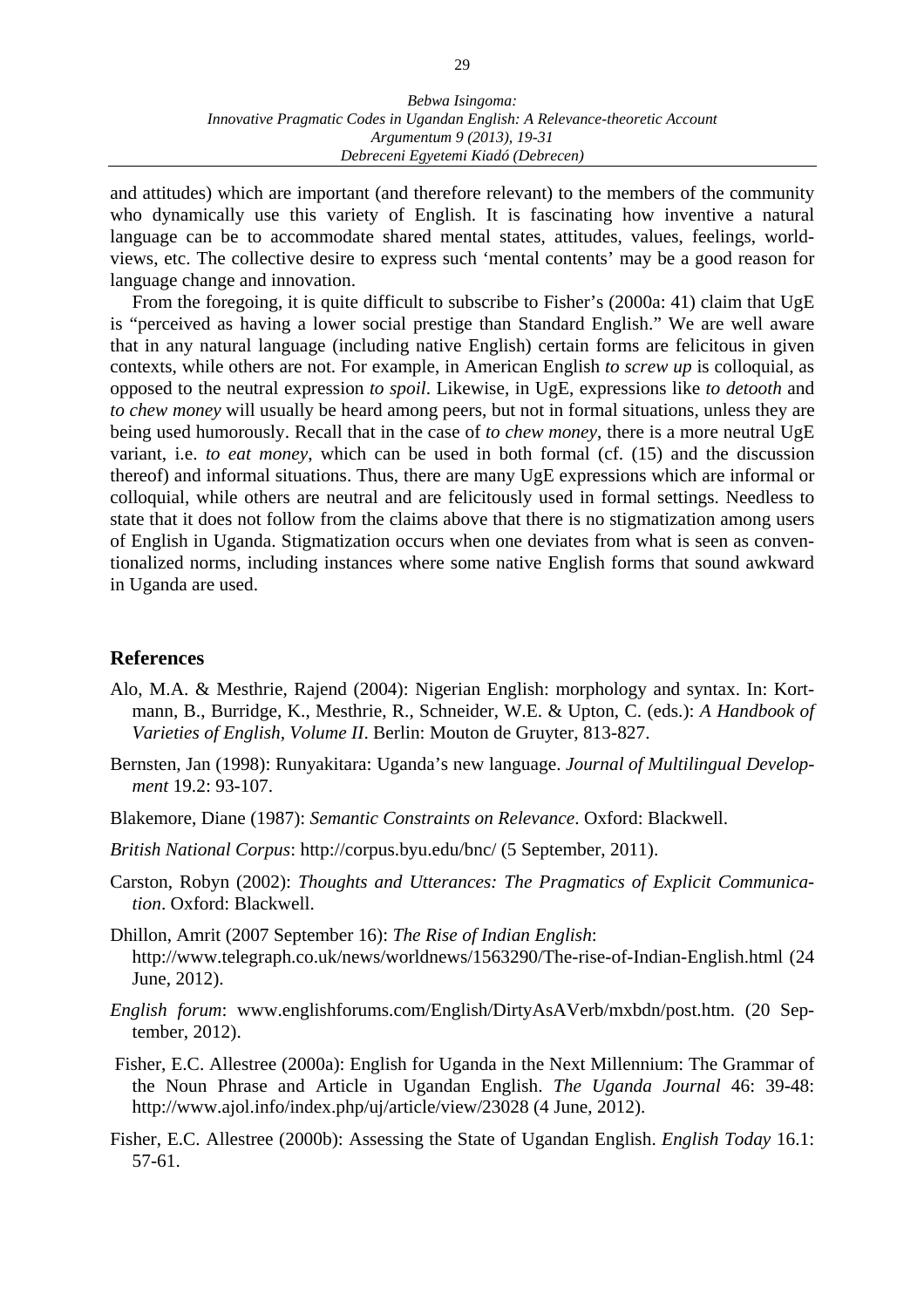- Fretheim, Thorstein (2004a): 'Switch-polarity' anaphora in English and Norwegian. *Working Papers in Linguistics* 1: 45-68. Trondheim: Norwegian University of Science and Technology.
- Fretheim, Thorstein (2004b): "All things considered" the pragmatics of a linguistically expressed contextual premise. *Working Papers in Linguistics* 1: 117-132. Trondheim: Norwegian University of Science and Technology.
- Green, M. Georgia (1996): *Pragmatics and Natural Language Understanding*. New York & London: Lawrence Erlbaum Associates.
- Haspelmath, Martin (2009): Lexical borrowing: concepts and issues. In: Haspelmath, M. & Tadmor, U. (eds.): *Loanwords in the World's Languages: A Comparative Handbook*. Berlin: Mouton de Gruyter, 35-54.
- Krachu, B. Braj (1997): World Englishes and English-using Communities. *Annual Review of Applied Linguistics* 17: 66-87.
- Mesthrie, Rajend & Bhatt, M. Rakesh (2008): *World Englishes: The Study of New Linguistic Varieties*. Cambridge: Cambridge University Press.
- Myers-Scotton, Carol (2006): *Multiple Voices: An Introduction to Bilingualism*. Oxford: Blackwell.
- *Oxford Advanced Learner's Dictionary*: http://oald8.oxfordlearnersdictionaries.com/ (15 May, 2012).
- *Oxford English Dictionary:* http://www.oed.com (15 May, 2012).
- Schmied, Josef (2004): East African English (Kenya, Uganda, Tanzania): morphology and syntax. In: Kortmann, B., Burridge, K., Mesthrie, R., Schneider, W. E. & Upton, C. (eds.): *A Handbook of Varieties of English, Volume II*. Berlin: Mouton de Gruyter, 929-947.
- Sperber, Dan & Wilson, Deirdre (1986): *Relevance: Communication and Cognition*. Oxford: Blackwell.
- *The Daily Monitor* (selected articles): www.monitor.co.ug (30 June, 2012).
- *The Free Online English Dictionary*: http://www.thefreedictionary.com (15 November, 2011).
- *The New Vision* (selected articles): www.newvision.co.ug (30 June, 2012).
- *The Observer* (2009, November 11): http://observer.ug/index.php?option=com\_content&view=article&id=5954:mengos-bluffmust-be-called&catid=37:guest-writers&Itemid=66 (15 December, 2011).
- *The Red Pepper* (selected articles): www.redpepper.co.ug (30 June, 2012).
- Vega-Moreno, R. Elena (2001): Representing and Processing Idioms. *UCL Working Papers in Linguistics* 13: 73-107.
- Vega-Moreno, R. Elena (2003): Relevance Theory and the construction of idiom meaning. *UCL Working Papers in Linguistics* 15: 303-323.
- Vega-Moreno, R. Elena (2007): *Creativity and Convention: The Pragmatics of Everyday Figurative Speech*. Amsterdam: John Benjamins.